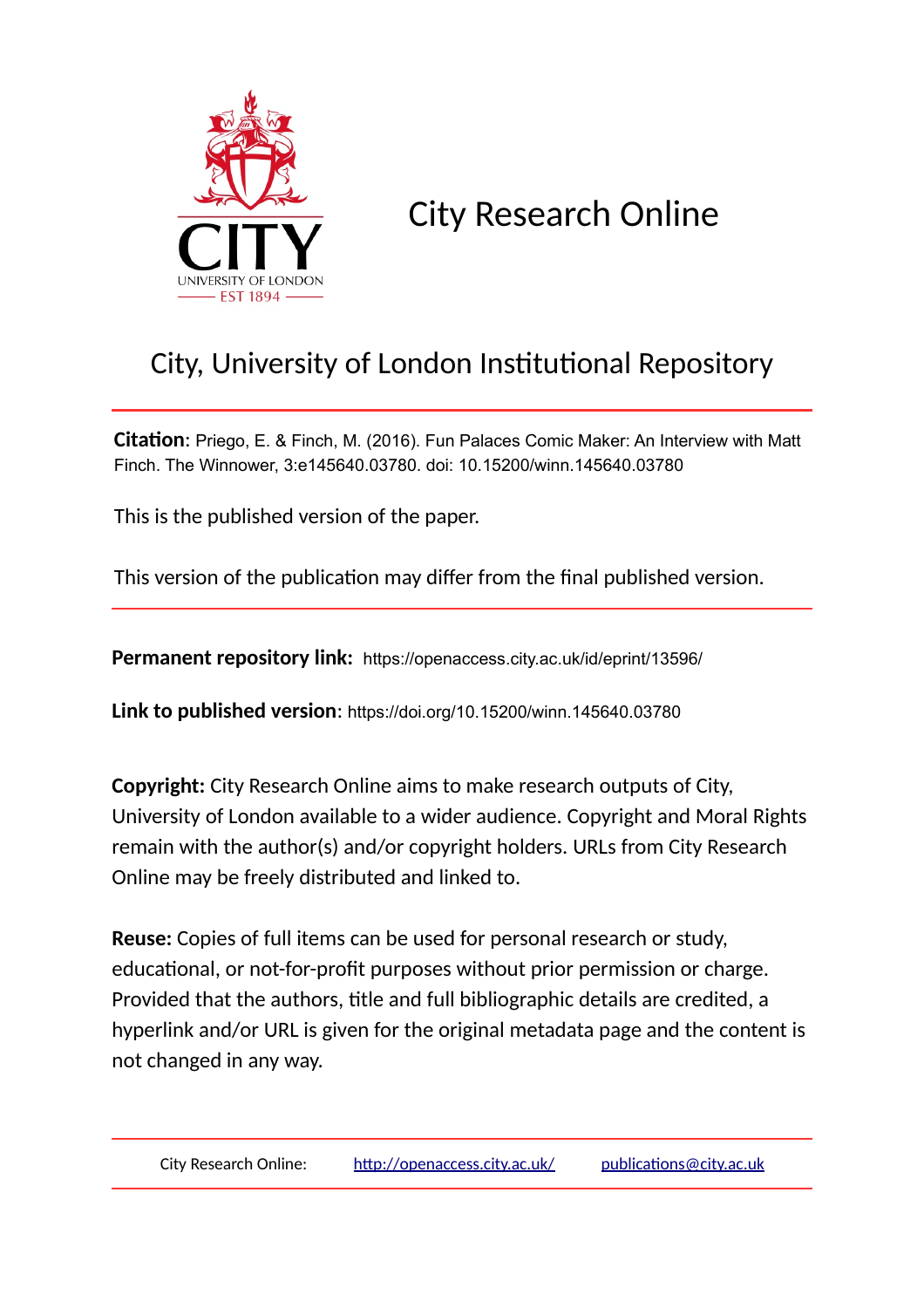### the. **WINNOWER**

**HUMANITIES**

Ш

## **Fun Palaces Comic Maker: An Interview with Matt Finch**

**[ERNESTO](/users/883) PRIEGO MATT FINCH 1 2** *1. City Unviersity London 2. Independent*

#### **READ [REVIEWS](https://thewinnower.com/papers/2745-fun-palaces-comic-maker-an-interview-with-matt-finch#submit)**

#### **WRITE A [REVIEW](https://thewinnower.com/papers/2745-fun-palaces-comic-maker-an-interview-with-matt-finch#submit)** ✎

**CORRESPONDENCE:** [ernesto.priego.1@city.ac.uk](mailto:ernesto.priego.1@city.ac.uk)

**DATE RECEIVED:** February 25, 2016

**DOI:** 10.15200/winn.145640.03780

**ARCHIVED:** February 25, 2016

**KEYWORDS:** comics, libraries, fun palaces, web resources, making

#### **CITATION:**

Ernesto Priego, Matt Finch , Fun Palaces Comic Maker: An Interview with Matt Finch , *The Winnower* 3:e145640.03780 , 2016 , DOI: [10.15200/winn.145640.03780](https://dx.doi.org/10.15200/winn.145640.03780)

© Priego et al. This article is distributed under the terms of the Creative Commons Attribution 4.0 [International](https://creativecommons.org/licenses/by/4.0/) License, which permits unrestricted use, distribution, and redistribution in any medium, provided that the original author and source are credited.



The Fun [Palaces](http://comic.funpalaces.co.uk/) Comic Maker is now online. The Comic Maker is an online tool that allos the user to drag and drop pre-designed characters and props into a comic strip story of the user's own devising.

In this interview Dr [Ernesto](http://priego.wordpress.com/) Priego talks to Dr Matt [Finch](http://matthewfinch.me/about/), who conceptualised the Comic Maker. Dr Matt Finch discusses the concept behind the Fun Palaces Comic Maker, providing insights into the technical and cultural challenges faced and the potential for comics for public engagement in galleries, libraries and museums.

#### **Keywords**

-

Australia, Comics, Fun Palaces, Libraries, Tools, Literacies

**Ernesto Priego (EP):** *You conceptualised the Fun [Palaces](http://funpalaces.co.uk/fun-palaces-comic-maker/) Comic Maker, inspired by Emily [Medley](http://emilymedley.co.uk)'s original Fun Palaces illustrations and based on Panel Lottery by Jessica Abel and Matt [Madden](http://dw-wp.com/2010/05/panel-lottery-an-exercise-in-narrative-juxtaposition-and-editing/). Can you tell us about this initial concept stage?*

**Matt Finch (MF):** In 2014, I devised an activity called [Comic](http://matthewfinch.me/2014/10/14/comic-book-dice-a-sequential-storytelling-game/) Book Dice at the Museum of [Contemporary](https://twitter.com/mcadmanila) Art and Design (MCAD) in the Philippine capital, Manila. We took Abel and Madden's game - which involves juxtaposing individual comic panels to tell multiple stories - and added a threedimensional riff. Players are given a cardboard cube; they draw a picture on each face of the cube, then roll it like a dice and tell a story using the images which land face-up.

The idea I pitched to Fun Palaces was to create an online comic activity along these lines. It would be playful, unintimidating, and focussed more on the power of juxtaposing images than on technical drawing skill.

The State Library of Queensland kindly loaned us Phil Gullberg and Tania Yat from their innovation space, The [Edge](http://edgeqld.org.au/). As our digital team, Phil and Tania looked at creating an online version of the dice activity, with players drawing, scanning, and uploading their own images as content for a massive global game of Panel Lottery. Obviously that would be a huge technical challenge and very dependent on the scanners and other resources available in each location. Phil hit on the idea of breaking down the Fun Palaces poster into visual components which we could use for a drag 'n' drop comic maker, and Tania excerpted elements from the Fun Palaces poster art to feature in the game.

**EP:** *Was the process very straight-forward or what kind of human or technical challenges did you face?*

**MF:** It took a while to find the right team to deliver the goods but our partners in Queensland have been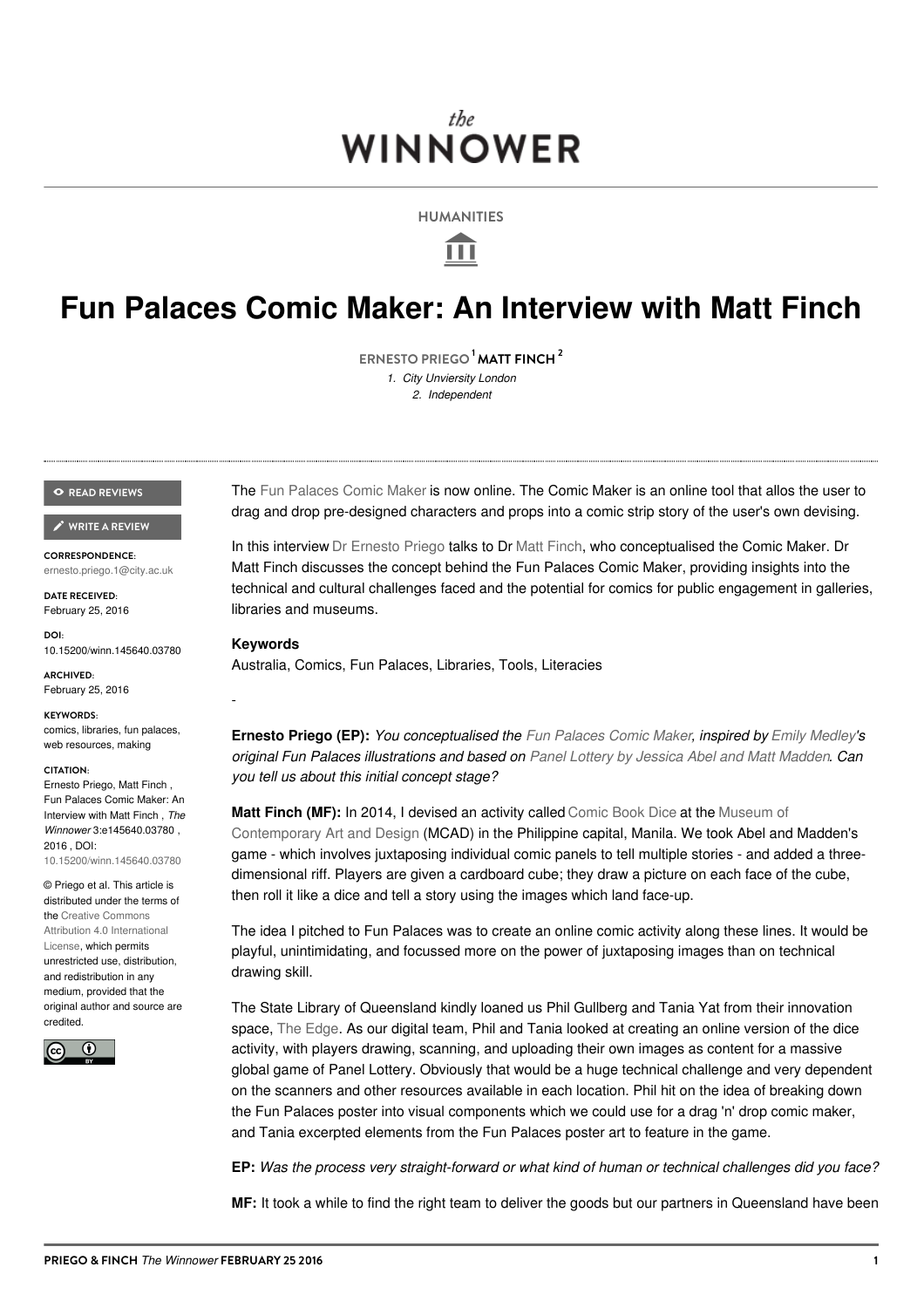

incredible, sharing their creativity and putting in a great amount of effort. We were also helped hugely by [Sandy](http://twitter.com/readwithsandy) Mahal who found us a host for the Comic Maker at short notice.

The thing is, people easily grasp the [concept](http://funpalaces.co.uk/about/) of Fun Palaces: free opportunities for people to try their hands at the arts and sciences as participants, not audiences, in communities outside of the usual citycentre culture circuit. It fits very well with both digital humanities movements such as Open Access, plus the very collegial, welcoming, and hands-on world of comics. So we didn't really lack for volunteers!

**EP:** *How would you describe the Comic Maker's target audience (if you think there's one; you might prefer a different terminology), and why do you think it was important to have comics making represented in Fun Palaces in this way (i.e. online)?*

**MF:** Comics culture chimes well with the Fun Palace ethos of "participants not audiences", seeking to break down the walls between "artists" and "everyone else". One thing that's always struck me about comics creators is how willing they are to share advice and techniques; how keen they are for new people to practice their artform.

It's wonderful that comics makers are, by and large, so generous and open. Maybe that has something to do with the marginalisation of comics, at least in English-speaking cultures? Comics people welcome new recruits!

The variants of Panel Lottery epitomise this warm, welcoming side of comic book culture. These "games" have their own art history: Comic Book Dice comes from Abel and Madden, who in turn were riffing off Scott [McCloud's](http://scottmccloud.com/4-inventions/nancy/index.html) *Five Card Nancy*. McCloud himself referred back to a Usenet post and saw the whole thing as an *homage* to Dada! But all of them are about taking the fear out of creating comics; turning artmaking into a game which is friendly and fun.

For people who get really stressed about drawing, like me, Panel Lottery activities remind us that comics are, at heart, as much about the sequence of images as the line on the page - and anyone can make them. [Dulwich](http://matthewfinch.me/2015/09/20/dulwich-picture-gallery-at-bermondsey-street-festival-2015/) Picture Gallery used the dice at a street fair: we basically sat back and people wandered over of their own accord to make comics without our guidance!

So Fun Palaces' digital Comic Maker was about welcoming people of all ages, abilities, and backgrounds. The drag and drop approach removed any anxiety about drawing skill, without reducing the importance of the visual component.

Making an online game was as much about reaching an international audience as exploring the digital medium in itself - "the world's largest game of Panel Lottery" - but it also let us do things that you can't achieve with pen and paper, or cut-up comics on a desktop. You'll see more of that as the Comic Maker evolves in 2016.

There's another team at MCAD in Manila, who worked on the dice session there. They've made their own online version in parallel to the Queenslanders. It should be out soon - it's a comic making game tied to the MCAD collections. I love this diversity, this proliferation of ways of playing, ways of making comics, ways of coding and design.

**EP:** *A two-tiered question here. What are the competences that you expect the Comic Maker could help users develop, and what specific uses do you anticipate users will give it?*

**MF:** This isn't a lesson plan! One of the things that's most important about Fun Palaces - and comics! is that they offer a space for what Scott Eberle calls " [wild](http://matthewfinch.me/2015/05/14/wild-play-fun-and-freedom-in-cultural-institutions/) play" (2010). The structures of the Comic Maker help people to tell their own stories and to be fearless creators. As with the live-action roleplays I've run in Australia and New Zealand, I believe that successful engagement with this project should bring satisfying outcomes which the [organisers](http://www.nswwc.org.au/2013/11/stepping-into-the-story-interactive-storytelling/) didn't design or foresee. We look forward to being surprised!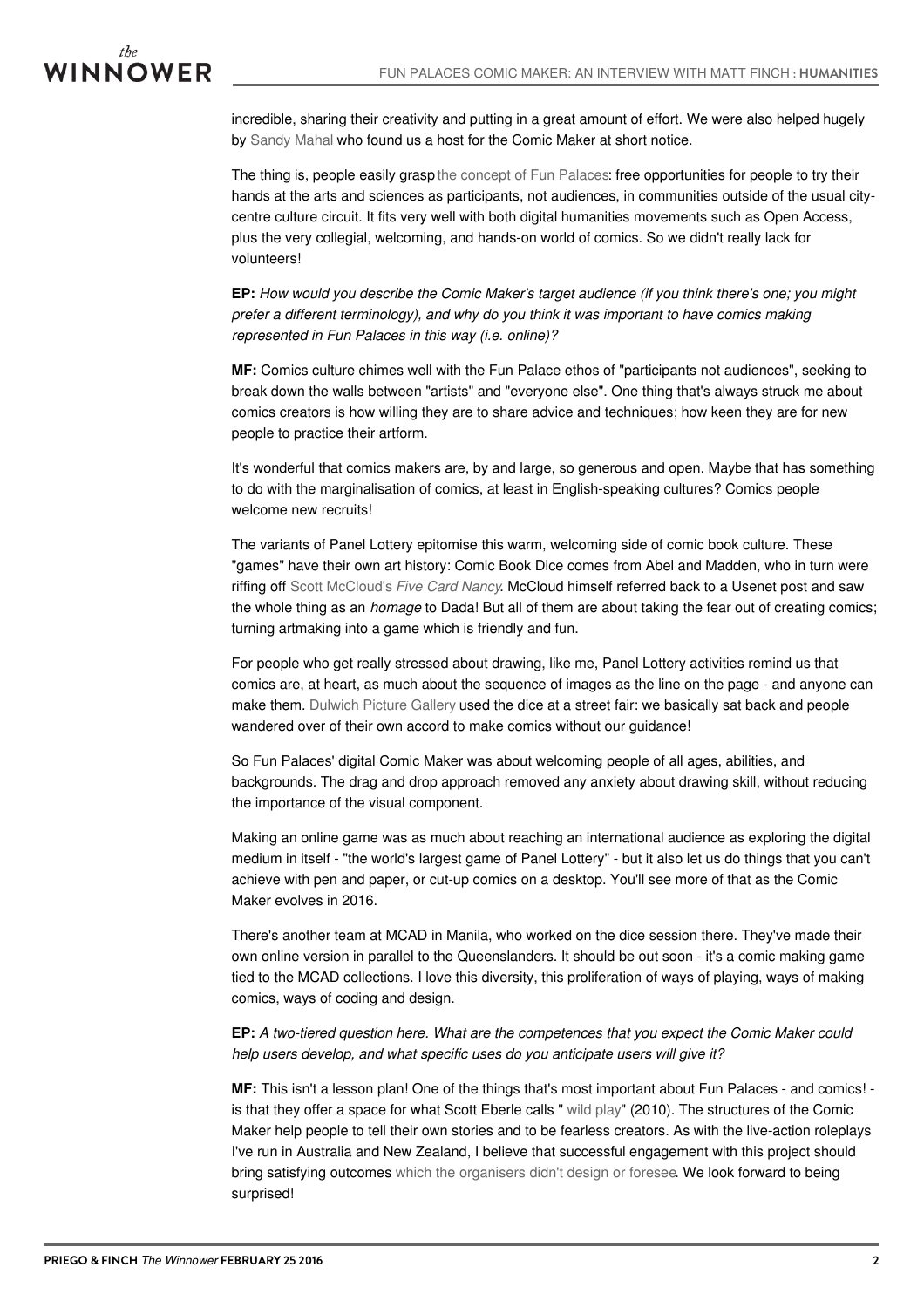# WINNOWER

EP: I totally understand. It seems to me like you did have a plan there, though...! Perhaps we comics *lovers tend to take for granted the inherent (deceptively simple) complexities of the comics medium, even on its most "basic" (for lack of better term) examples... The Comic Maker allows for certain* actions to take place, but not others. I'm interested in these constraints, that we can call technical, or formal. We talked elsewhere that the Comic Maker has a pre-set comic strip panel layout... Is it fair to *say the reasons behind this were technical, rather than pedagogical, or formal?*

**MF:** Entirely. You have to bear in mind this was made under quite tight limits of time and resources, so most of the constraints were practical ones.

Five panels gives you some elbow room to make a decent-sized story with a beginning, middle, and an end - plus the opportunity to throw in a few swerves if you're so inclined. You can definitely expect the game to develop in different ways further down the line.

Our Comic Book Dice players in Manila started making walls and pyramids and columns out of the dice to tell their stories, using whatever number of boxes they had to hand. Abel and Madden's game, when you play it on a wall or large noticeboard, can turn into a kind of flowchart, with storylines running in parallel. I'd love to see this digital version evolve in that direction too.

**EP:** *So are there any plans for further development? You know, I have started dreaming of something like [ComicLife](http://plasq.com/apps/comiclife/macwin/), but web-based, open source, simpler and free... I also wonder if you have plans to make the source code available?*

**MF:** There's stuff in the pipeline but I can't say too much about it just yet... What does excite me is the number of web designers who got excited about making their own riffs off Panel Lottery. I think this diversity of teams and approaches, grassroot games-making taking place in Australia, the UK, the Philippines, deeply entwined with the idea of comics and sequential art and community outreach, can only be a good thing.

EP: Indeed. I know this is second nature for you but could you elaborate a little bit about why community outreach is important for libraries and what role you see comics playing within it as a key *piece of an outreach strategy?*

**MF:** Libraries have never really been about shelves: they're about access to knowledge and culture in whatever form. We've been living in a post-shelfy world for at least twenty years now! The Missions of the Public Library set out by UNESCO and the [international](http://www.unesco.org/webworld/libraries/manifestos/libraman.html#2) library association IFLA back in 1994 don't even mention the word 'books', although they talk about reading and literacy alongside play, selfdirected learning, and all forms of cultural performance. Great library thinkers of today like RD [Lankes](http://quartz.syr.edu/blog/?page_id=6352) focus on librarians as facilitators of knowledge creation. It's not about the shelves around them or the bricks and mortar that house them.

In addition to this, the real shift today is arguablytowards [participatory](https://twitter.com/RaphaellaDixon/status/193378205850288130) culture. Libraries and other cultural institutions need to make sure they're giving communities the widest range of options to create culture and knowledge.

No child chooses where they are born or who they are born to, which is why we provide state schooling. We also have public hospitals because nobody chooses when they get sick or injured. Public libraries provide communities with a similar kind of equity when it comes to engaging with the arts, science, culture, and knowledge - whether as creators or consumers - but it's also necessary to proactively engage with people outside of your own walls; to find new partnerships and new opportunities.

This year's Fun Palaces event includes workshops run by London comics retailer Orbital Comics, and previously I've worked with teams on [library-hosted](https://au.prime7.yahoo.com/n3/video/-/watch/21544453/comiccon/) comic conventions and even librarians embedded inside comic book stores.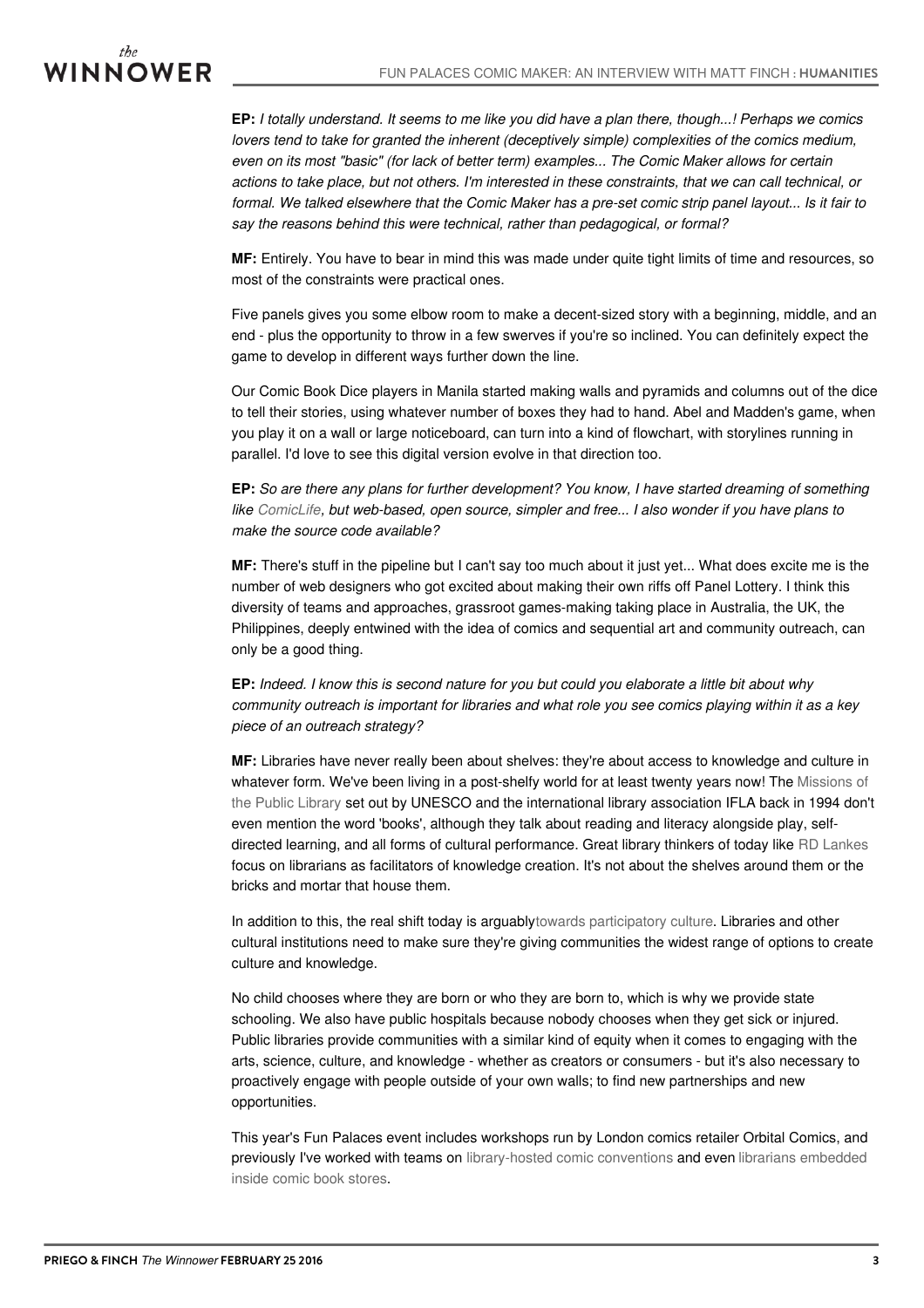## WINNOWER

Now, when transport and telecommunications are better than ever, there's really no excuse for cultural institutions to hide within their own walls and wait for "audiences" to come to them.

How do comics fit in to all this? They're a simple yet powerful way of manipulating the visual and verbal in an age which bombards us with all kinds of media. You can draw comics in the sand with a stick, or make them on a website built by people on the other side of the earth. The comics community is by and large a warm and welcoming one which has often been at the margins of respectable culture. Now that comics are becoming such a big deal, I think it's a chance to keep that generosity of spirit and say: everyone an artist, everyone a scientist, everyone a comic maker.

EP: Finally, I know there must be loads but could you please share with us some other sources (books, comics, etc.) that have inspired your work, not just for the Comic Maker but for everything you've done *in/with/for libraries?*

**MF:** Ahahaha, where to begin? Individual events steal inspiration from[zombie](http://www.abc.net.au/local/videos/2013/10/14/3868601.htm) movies or [steampunk](http://www.libraryasincubatorproject.org/?p=13121) or the *Fifty [Shades](http://matthewfinch.me/2014/10/13/always-blow-on-the-pea-hanging-out-problem-solving-and-action-adventure/) of Grey* craze or even kaiju [movies](http://www.libraryasincubatorproject.org/?p=12899) and *Pacific Rim*. It's also worth raiding old TV shows and movies.

I'm obsessed with the boundaries between everyday life and the worlds of dream and fantasy and story, the spots where they're permeable, the spots where they host a kind of liminal space between them. So obviously a lot of sci-fi and fantasy, and cinema as the ultimate almost spiritual expression of that, but also Alice [Munro](http://matthewfinch.me/2014/10/23/alice-munro-nobel-winning-ya-author-on-lives-of-girls-and-women/)'s books are everything to me. To my mind no other prose writer so thoroughly evokes the world she has imagined, and this 2014 article on her work and artistic [listening](http://www.theatlantic.com/entertainment/archive/2014/04/why-every-good-story-needs-a-good-setting/361110/) helped me work out what my creative process was, too.

The Fun Palaces Comic Maker is at [http://comic.funpalaces.co.uk/.](http://comic.funpalaces.co.uk/) Readers can find out more about Fun Palaces [here](http://funpalaces.co.uk/).

#### **References**

The comic strips created with the Comic Maker are collected and shared at [funpalaces.tumblr.com](http://funpalaces.tumblr.com/) (after moderation, see [Acceptable](http://funpalaces.co.uk/acceptable-use-policy/) Use Policy and small print at [http://funpalaces.co.uk/fun-palaces](http://funpalaces.co.uk/fun-palaces-comic-maker)[comic-maker/\).](http://www.slq.qld.gov.au/) The Comic Maker was created by Talia Yat and Phil Gullberg of theState Library of Queensland from a concept by Matt [Finch](http://www.matthewfinch.me/about).

**Eberle, S.** (2010). Bode's Wild Play: "Skiing in a Whirlwind". Play Stuff Blog. 02.24.2010. <http://www.museumofplay.org/blog/play-stuff/2010/02/bodes-wild-play/> [Accessed 2 October 2015]

**McCloud, S.** (.ca 1999?) *Five Card Nancy.* scottmccloud.com, Inventions. http://scottmccloud.com/4 [inventions/nancy/index.html.](http://scottmccloud.com/4-inventions/nancy/index.html) [Accessed 2 October 2015].

**Fassler, J.** (2014). "Before You Can Write a Good Plot, You Need to Write a Good Place".*The Atlantic.* 04.23.2014. [http://www.theatlantic.com/entertainment/archive/2014/04/why-every-good-story](http://www.theatlantic.com/entertainment/archive/2014/04/why-every-good-story-needs-a-good-setting/361110/)needs-a-\ngood-setting/361110/. [Accessed 2 October 2015].

#### **Note**

All other in-text hyperlinks were active at the time of drafting and publishing this interview [2 October 2015].